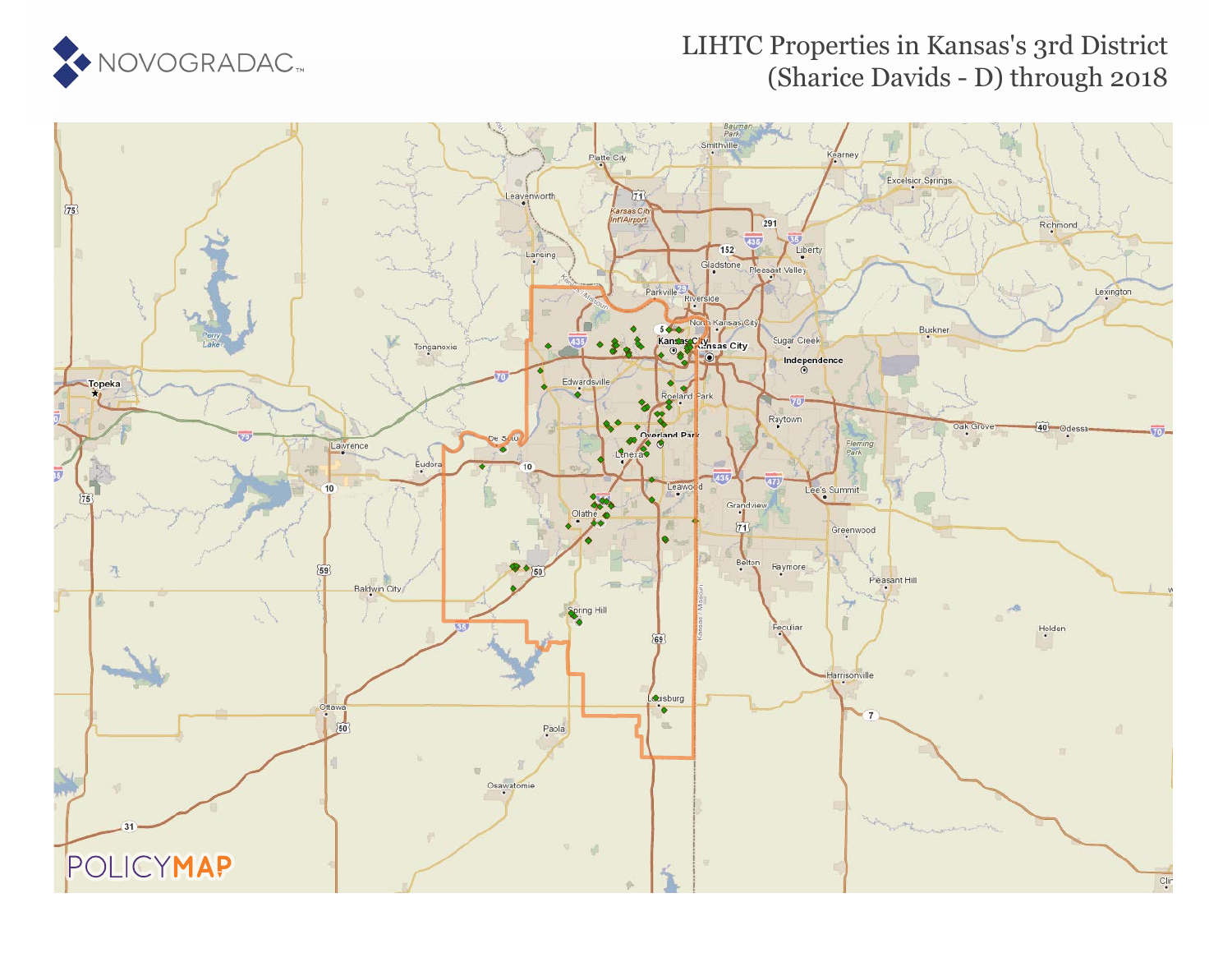| <b>Project Name</b>                       | <b>Address</b>                                          | <b>City</b>                    | <b>State</b>           | <b>Zip Code</b> | Nonprofit<br><b>Sponsor</b> | <b>Allocation</b><br><b>Year</b> | <b>Annual</b><br><b>Allocated</b><br><b>Amount</b> | <b>Year Placed</b><br>in Service | <b>Construction Type</b>         | <b>Total</b><br><b>Units</b> | Low<br><b>Income</b><br><b>Units</b> | <b>Rent or</b><br><b>Income</b><br><b>Ceiling</b> | <b>Credit</b><br>Percentage       | Tax-<br><b>Exempt</b><br><b>Bond</b> | <b>HUD Multi-</b><br>Family<br><b>Financing/Rental</b><br><b>Assistance</b> |
|-------------------------------------------|---------------------------------------------------------|--------------------------------|------------------------|-----------------|-----------------------------|----------------------------------|----------------------------------------------------|----------------------------------|----------------------------------|------------------------------|--------------------------------------|---------------------------------------------------|-----------------------------------|--------------------------------------|-----------------------------------------------------------------------------|
| <b>BLACKBOB COURT</b><br><b>APTS II</b>   | 12655 S<br>CONSTANCE ST OLATHE                          |                                | KS                     | 66062           | No                          | 1992                             | $\$0$                                              | 1994                             | <b>New Construction</b>          | 61                           | 32                                   |                                                   | $70$ % present $\,$ No $\,$ value |                                      |                                                                             |
| <b>ROSEDALE RIDGE</b>                     | 2201 S MILL ST KANSAS CITY                              |                                | KS                     | 66103           | No                          | 1992                             | \$139,601                                          | 1994                             | Acquisition and Rehab 161        |                              | 161                                  |                                                   | Not<br>Indicated                  | No                                   |                                                                             |
| <b>CLARION PARK</b>                       | $16700\,\mathrm{W}\,127\mathrm{TH}$ OLATHE<br><b>ST</b> |                                | KS                     | 66062           | No                          | 1993                             | \$925,212                                          | 1994                             | New Construction                 | 220                          | 220                                  |                                                   | Not<br>Indicated                  | No                                   |                                                                             |
| <b>INDIAN MEADOWS</b>                     | $12230$ S STRANG $\,$ OLATHE LINE CT                    |                                | KS                     | 66062           | $\mathbf{N}\mathbf{o}$      | 1993                             | \$419,930                                          | 1995                             | <b>New Construction</b>          | 116                          | 116                                  |                                                   | Not<br>$\operatorname{Indicated}$ | $\rm\, No$                           |                                                                             |
| RIDGE VIEW APTS                           | 1890 N LENNOX OLATHE<br><b>ST</b>                       |                                | KS                     | 66061           | No                          | 1993                             | \$1,129,715                                        | 1995                             | <b>New Construction</b>          | 384                          | 384                                  |                                                   | Not<br>Indicated                  | No                                   |                                                                             |
| SILVER CITY APTS                          | 2206 BIRCH DR KANSAS CITY                               |                                | KS                     | 66106           | $\mathbf{N}\mathbf{o}$      | 1994                             | \$334,777                                          | 1995                             | New Construction                 | 160                          | $\bf{0}$                             | 60% AMGI                                          | Not<br>Indicated                  | No                                   |                                                                             |
| <b>VILLAGE WOODS</b><br><b>ESTATES I</b>  | 1615 N 74TH ST KANSAS CITY                              |                                | KS                     | 66112           | No                          | 1991                             | \$340,213                                          | 1995                             | Acquisition and Rehab 45         |                              | 45                                   |                                                   | Not<br>Indicated                  | $\rm \bf No$                         |                                                                             |
| TORRIES CHASE                             | 16615 W 139TH<br><b>ST</b>                              | <b>OLATHE</b>                  | $\mathbf{K}\mathbf{S}$ | 66062           | No                          | 1995                             | \$158,777                                          | 1995                             | Acquisition and Rehab 99         |                              | $\bf{0}$                             |                                                   | Not<br>Indicated                  | No                                   |                                                                             |
| <b>GATEWAY PLAZA</b><br><b>HOMES WEST</b> | 1336 N FOURTH KANSAS CITY<br><b>ST</b>                  |                                | $\mathbf{K}\mathbf{S}$ | 66101           | $\mathbf{N}\mathbf{o}$      | 1994                             | \$546,102                                          | 1996                             | <b>Acquisition and Rehab 147</b> |                              | 145                                  |                                                   | Not<br>Indicated                  | No                                   |                                                                             |
| METCALF 56 APTS                           | 7205 W 55TH<br>TER                                      | <b>OVERLAND PARK KS</b>        |                        | 66202           | $\mathbf{N}\mathbf{o}$      | 1997                             | \$120,610                                          | 1996                             | Acquisition and Rehab 91         |                              | $\bf{0}$                             |                                                   | Not<br>$\operatorname{Indicated}$ | Yes                                  |                                                                             |
| <b>ONE MOONLIGHT</b><br><b>TOWNHOMES</b>  | 211 N<br>EVERGREEN ST                                   | GARDNER                        | KS                     | 66030           | No                          | 1994                             | \$256,907                                          | 1996                             | <b>New Construction</b>          | 57                           | 57                                   |                                                   | 70 % present No<br>value          |                                      |                                                                             |
| PARK APTS                                 |                                                         | 7843 RILEY ST OVERLAND PARK KS |                        | 66204           | $\mathbf{N}\mathbf{o}$      | 1996                             | \$378,366                                          | 1996                             | Acquisition and Rehab 280        |                              | $\bf{0}$                             |                                                   | Not<br>Indicated                  | $\rm\, No$                           |                                                                             |
| <b>ANTIOCH WOODS</b>                      | 8710 W 106TH<br>TER                                     | OVERLAND PARK KS               |                        | 66212           | $\rm\thinspace No$          | 1997                             | \$185,146                                          | 1997                             | Acquisition and Rehab 90         |                              | $\bf{0}$                             |                                                   | Not<br>Indicated                  | $\mathbf{N}\mathbf{o}$               |                                                                             |

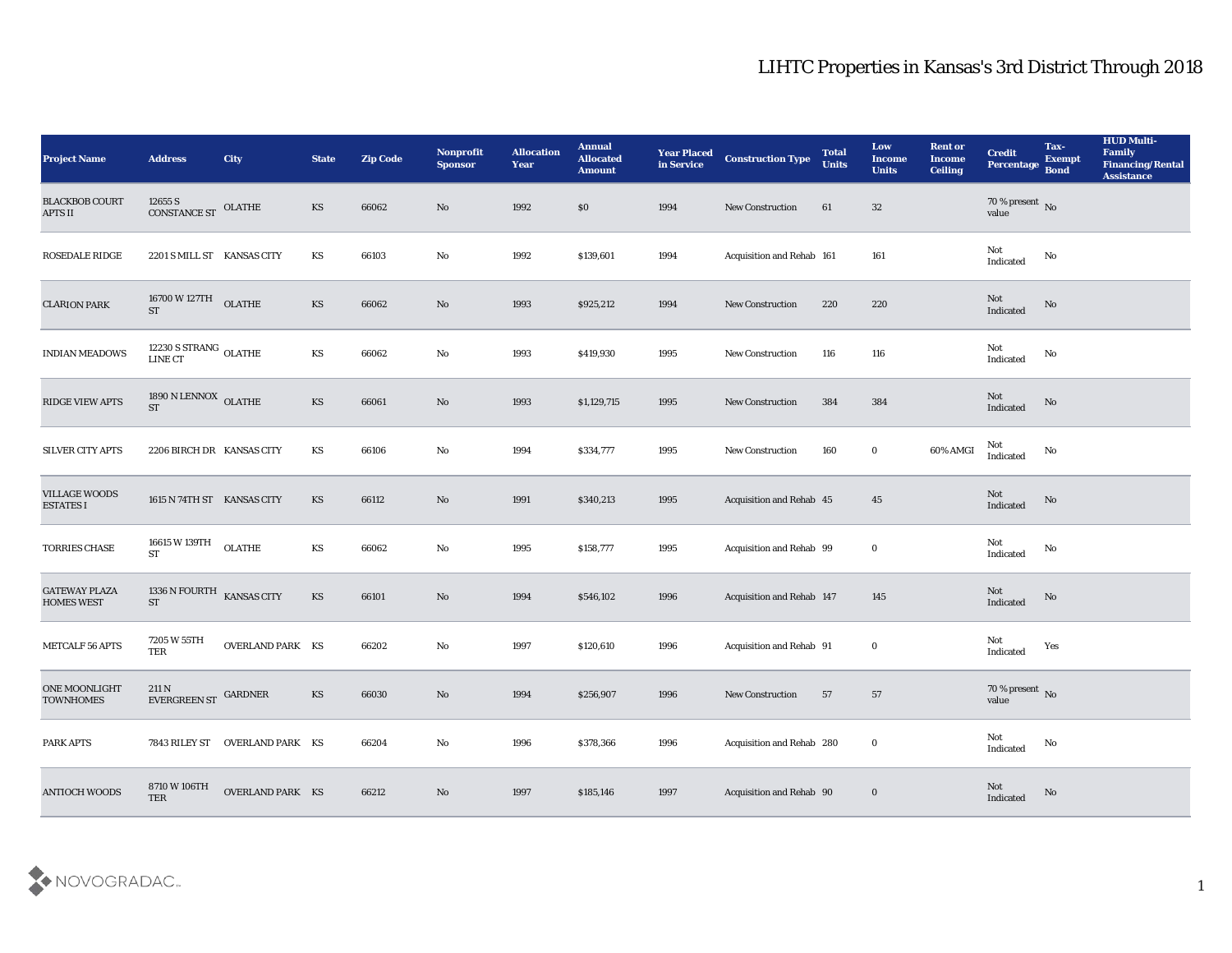| <b>Project Name</b>                                   | <b>Address</b>                | <b>City</b>                     | <b>State</b>           | <b>Zip Code</b> | <b>Nonprofit</b><br><b>Sponsor</b> | <b>Allocation</b><br><b>Year</b> | <b>Annual</b><br><b>Allocated</b><br><b>Amount</b> | <b>Year Placed</b><br>in Service | <b>Construction Type</b>  | <b>Total</b><br><b>Units</b> | Low<br><b>Income</b><br><b>Units</b> | <b>Rent or</b><br><b>Income</b><br><b>Ceiling</b> | <b>Credit</b><br><b>Percentage</b> | Tax-<br><b>Exempt</b><br><b>Bond</b> | <b>HUD Multi-</b><br>Family<br><b>Financing/Rental</b><br><b>Assistance</b> |
|-------------------------------------------------------|-------------------------------|---------------------------------|------------------------|-----------------|------------------------------------|----------------------------------|----------------------------------------------------|----------------------------------|---------------------------|------------------------------|--------------------------------------|---------------------------------------------------|------------------------------------|--------------------------------------|-----------------------------------------------------------------------------|
| ROYAL GARDENS APTS 3164 N 61ST ST KANSAS CITY         |                               |                                 | KS                     | 66104           | No                                 | 1997                             | \$122,962                                          | 1997                             | Acquisition and Rehab 64  |                              | 64                                   |                                                   | Not<br>Indicated                   | No                                   |                                                                             |
| <b>SEDONA POINT</b>                                   | <b>6527 REEDER ST SHAWNEE</b> |                                 | KS                     | 66203           | No                                 | 1997                             | \$504,867                                          | 1997                             | Acquisition and Rehab 352 |                              | $\bf{0}$                             |                                                   | Not<br>Indicated                   | No                                   |                                                                             |
| <b>EVERGREEN</b>                                      |                               | 9223 W 79TH ST OVERLAND PARK KS |                        | 66204           | $\mathbf{No}$                      | 1997                             | \$170,417                                          | 1997                             | Acquisition and Rehab 105 |                              | $\bf{0}$                             |                                                   | Not<br>Indicated                   | No                                   |                                                                             |
| <b>BLACKBOB COURT TOW ST W 126TH</b>                  |                               | OLATHE                          | KS                     | 66062           | No                                 | 1997                             | $\$0$                                              | 1998                             | <b>New Construction</b>   | 32                           | 32                                   |                                                   | Not<br>Indicated                   | No                                   |                                                                             |
| VILLAGE WOODS ESTAT <sup>7449</sup> OAKLAND           |                               | <b>KANSAS CITY</b>              | KS                     | 66112           | No                                 | 1996                             | \$233,777                                          | 1998                             | <b>New Construction</b>   | 49                           | 49                                   |                                                   | $70\,\%$ present $\,$ No value     |                                      |                                                                             |
| <b>VILLAGE WOODS</b><br><b>ESTATES III</b>            | 1410 N 74TH<br>TER            | KANSAS CITY                     | KS                     | 66112           | $\mathbf{N}\mathbf{o}$             | 1997                             | \$246,790                                          | 1998                             | New Construction          | 32                           | 16                                   |                                                   | Not<br>Indicated                   | No                                   |                                                                             |
| FOUR SEASONS APTS 9512 W 87TH ST OVERLAND PARK KS     |                               |                                 |                        | 66212           | No                                 | 1998                             | \$55,755                                           | 1998                             | Acquisition and Rehab 53  |                              | $\bf{0}$                             |                                                   | Not<br>Indicated                   | No                                   |                                                                             |
| OAK RIDGE PARK APTS 18585 W 152ND                     | <b>TER</b>                    | <b>OLATHE</b>                   | KS                     | 66062           | $\mathbf{N}\mathbf{o}$             | 1998                             | \$214,012                                          | 1998                             | <b>New Construction</b>   | 41                           | $\bf{0}$                             |                                                   | Not<br>Indicated                   | No                                   |                                                                             |
| PROSPECTOR'S POINT                                    | 9680<br>LEXINGTON<br>AVE      | DE SOTO                         | KS                     | 66018           | No                                 | 1997                             | \$220,259                                          | 1998                             | <b>New Construction</b>   | 32                           | $\bf{0}$                             |                                                   | Not<br>Indicated                   | No                                   |                                                                             |
| RETREAT AT MISSION 6230 W 51ST ST MISSION             |                               |                                 | KS                     | 66202           | $\mathbf{N}\mathbf{o}$             | 1998                             | \$148,117                                          | 1998                             | Acquisition and Rehab 108 |                              | $\bf{0}$                             |                                                   | Not<br>Indicated                   | No                                   |                                                                             |
| <b>BONNER HIGHLANDS 13132 KANSAS</b><br><b>APTS I</b> | AVE                           | <b>BONNER SPRINGS KS</b>        |                        | 66012           | No                                 | 1997                             | \$291,696                                          | 1999                             | <b>New Construction</b>   | 48                           | 48                                   |                                                   | Not<br>Indicated                   | No                                   |                                                                             |
| <b>ZION PARK</b>                                      | 408 FREEMAN<br>AVE            | <b>KANSAS CITY</b>              | KS                     | 66101           | $\rm\thinspace No$                 | 1998                             | \$228,542                                          | 1999                             | <b>New Construction</b>   | 21                           | 21                                   |                                                   | Not<br>Indicated                   | $\rm \bf No$                         |                                                                             |
| <b>BETHEL ESTATES OF</b><br><b>GARDNER I</b>          | 375 N PINE ST GARDNER         |                                 | $\mathbf{K}\mathbf{S}$ | 66030           | $\mathbf {No}$                     | 1997                             | \$235,039                                          | 1999                             | <b>New Construction</b>   | 36                           | ${\bf 36}$                           |                                                   | Not<br>Indicated                   | $\mathbf {No}$                       |                                                                             |

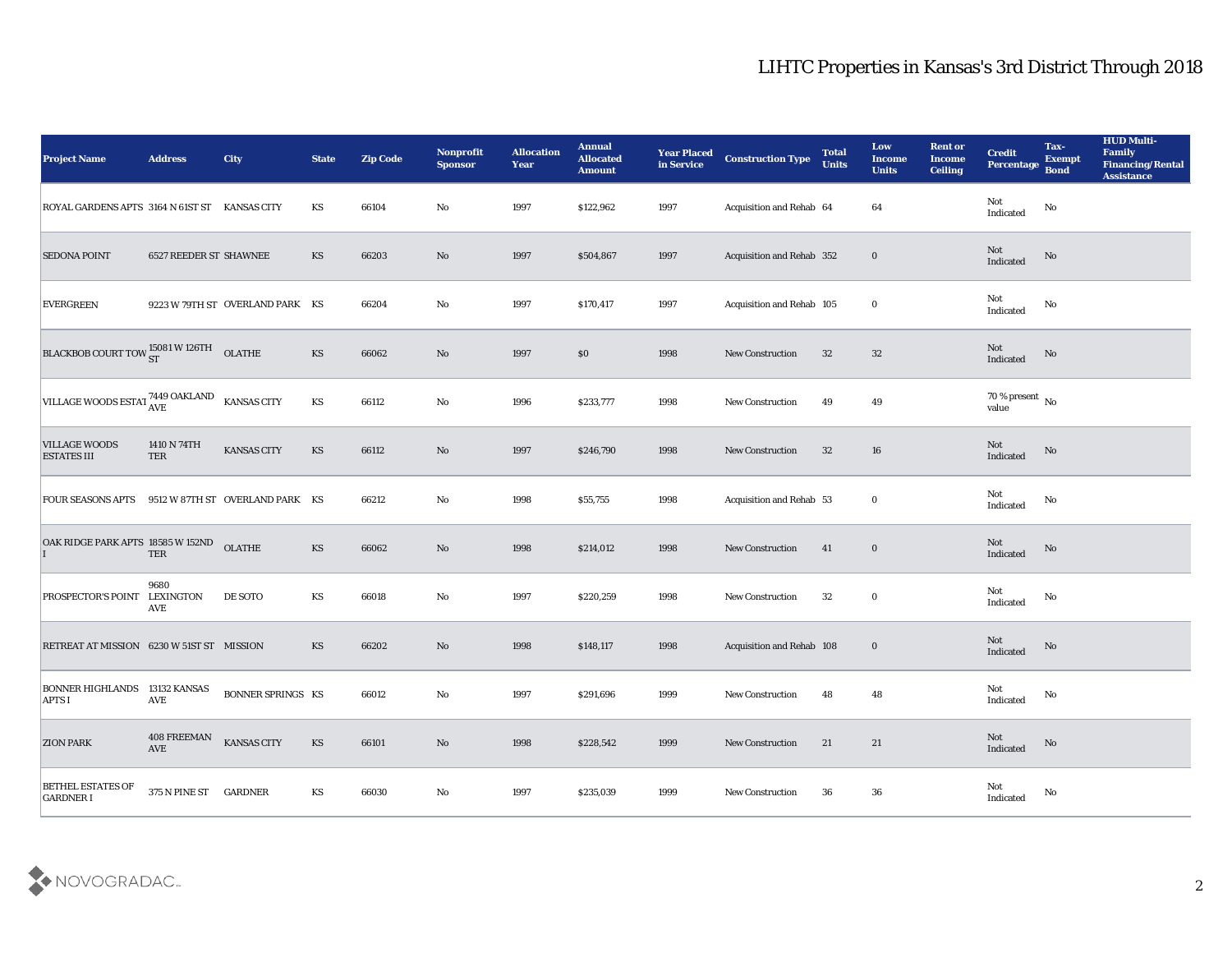| <b>Project Name</b>                                                             | <b>Address</b>                       | <b>City</b>        | <b>State</b> | <b>Zip Code</b> | <b>Nonprofit</b><br><b>Sponsor</b> | <b>Allocation</b><br>Year | <b>Annual</b><br><b>Allocated</b><br><b>Amount</b> | <b>Year Placed</b><br>in Service | <b>Construction Type</b>  | <b>Total</b><br><b>Units</b> | Low<br><b>Income</b><br><b>Units</b> | <b>Rent or</b><br><b>Income</b><br><b>Ceiling</b> | <b>Credit</b><br>Percentage    | Tax-<br><b>Exempt</b><br><b>Bond</b> | <b>HUD Multi-</b><br>Family<br><b>Financing/Rental</b><br><b>Assistance</b> |
|---------------------------------------------------------------------------------|--------------------------------------|--------------------|--------------|-----------------|------------------------------------|---------------------------|----------------------------------------------------|----------------------------------|---------------------------|------------------------------|--------------------------------------|---------------------------------------------------|--------------------------------|--------------------------------------|-----------------------------------------------------------------------------|
| SUNDANCE OVERLAND $_{\rm 6106}$ FOSTER ST $\,$ OVERLAND PARK $\,$ KS<br>PARK    |                                      |                    |              | 66202           | $\mathbf{N}\mathbf{o}$             | 1998                      | \$120,841                                          | 1999                             | Acquisition and Rehab 80  |                              | 80                                   |                                                   | $30\,\%$ present $\,$ No value |                                      |                                                                             |
| THOMASBROOK<br>ACQUISITION                                                      | 7613 FLINT ST SHAWNEE                |                    | KS           | 66214           | No                                 | 1999                      | \$327,880                                          | 1999                             | Acquisition and Rehab 195 |                              | 195                                  |                                                   | Not<br>Indicated               | $\mathbf{No}$                        |                                                                             |
| <b>FIELDSTONE APTS</b>                                                          | 15528 W 133RD<br><b>ST</b>           | <b>OLATHE</b>      | KS           | 66062           | $\mathbf{N}\mathbf{o}$             | 2002                      | \$534,110                                          | 2000                             | New Construction          | 195                          | $\bf{0}$                             |                                                   | Not<br>Indicated               | No                                   |                                                                             |
| COTTONWOOD PARK<br><b>APTS</b>                                                  | 6321<br>COTTONWOOD SHAWNEE<br>DR     |                    | KS           | 66216           | $\mathbf {No}$                     | 2002                      | \$212,737                                          | 2001                             | Acquisition and Rehab 126 |                              | 126                                  |                                                   | Not<br>Indicated               | Yes                                  |                                                                             |
| MT CARMEL SENIOR<br><b>HOUSING</b>                                              | 1130 TROUP AVE KANSAS CITY           |                    | KS           | 66104           | Yes                                | 1999                      | \$544,282                                          | 2001                             | <b>New Construction</b>   | 61                           | 60                                   |                                                   | Not<br>Indicated               | No                                   |                                                                             |
| <b>SUN RIVER APTS</b>                                                           | 400 RIVER<br><b>FALLS RD</b>         | EDWARDSVILLE       | KS           | 66111           | $\mathbf {No}$                     | 2000                      | \$146,854                                          | 2001                             | New Construction          | 48                           | 48                                   |                                                   | Not<br>Indicated               | No                                   |                                                                             |
| <b>WYNDAM PLACE</b><br><b>SENIOR APTS</b>                                       | 15510 W 63RD<br>${\cal S}{\cal T}$   | <b>SHAWNEE</b>     | KS           | 66217           | $\rm\thinspace No$                 | 1999                      | \$274,454                                          | 2001                             | <b>New Construction</b>   | 48                           | 45                                   |                                                   | Not<br>Indicated               | No                                   |                                                                             |
| <b>WASHINGTON</b><br><b>HEIGHTS SENIORS</b>                                     | 7701<br><b>ARMSTRONG</b><br>AVE      | <b>KANSAS CITY</b> | KS           | 66112           | $\mathbf{No}$                      | 2000                      | \$272,460                                          | 2001                             | New Construction          | 48                           | 45                                   | 60% AMGI                                          | Not<br>Indicated               | No                                   |                                                                             |
| SPRING HILL ELDERLY $_{\,21511}$ S MAIN ST $\,$ SPRING HILL $\,$<br><b>APTS</b> |                                      |                    | KS           | 66083           | Yes                                | 2000                      | \$0                                                | 2002                             | <b>New Construction</b>   | 46                           | 41                                   |                                                   | 70 % present No<br>value       |                                      |                                                                             |
| <b>DELAVAN</b><br><b>TOWNHOMES</b>                                              | 2420 DELAVAN<br>$\operatorname{AVE}$ | <b>KANSAS CITY</b> | KS           | 66104           | $\mathbf{No}$                      | 2000                      | \$410,108                                          | 2002                             | Acquisition and Rehab 51  |                              | 51                                   |                                                   | Not<br>Indicated               | No                                   |                                                                             |
| <b>FOREST GLEN APTS</b>                                                         | 511 N 64TH TER KANSAS CITY           |                    | <b>KS</b>    | 66102           | No                                 | 2003                      | \$488,504                                          | 2002                             | Acquisition and Rehab 160 |                              | 160                                  |                                                   | Not<br>Indicated               | No                                   |                                                                             |
| OAK RIDGE PARK APTS 18600 W 152ND OLATHE<br>П                                   | TER                                  |                    | KS           | 66062           | $\rm\thinspace No$                 | 2004                      | \$90,960                                           | 2002                             | New Construction          | 64                           | 40                                   |                                                   | Not<br>Indicated               | Yes                                  |                                                                             |
| <b>SHAWNEE STATION</b>                                                          | 15710 W 65TH ST SHAWNEE              |                    | KS           | 66217           | $\rm\thinspace No$                 | 2003                      | \$435,282                                          | 2002                             | <b>New Construction</b>   | 228                          | 183                                  |                                                   | Not<br>Indicated               | No                                   |                                                                             |

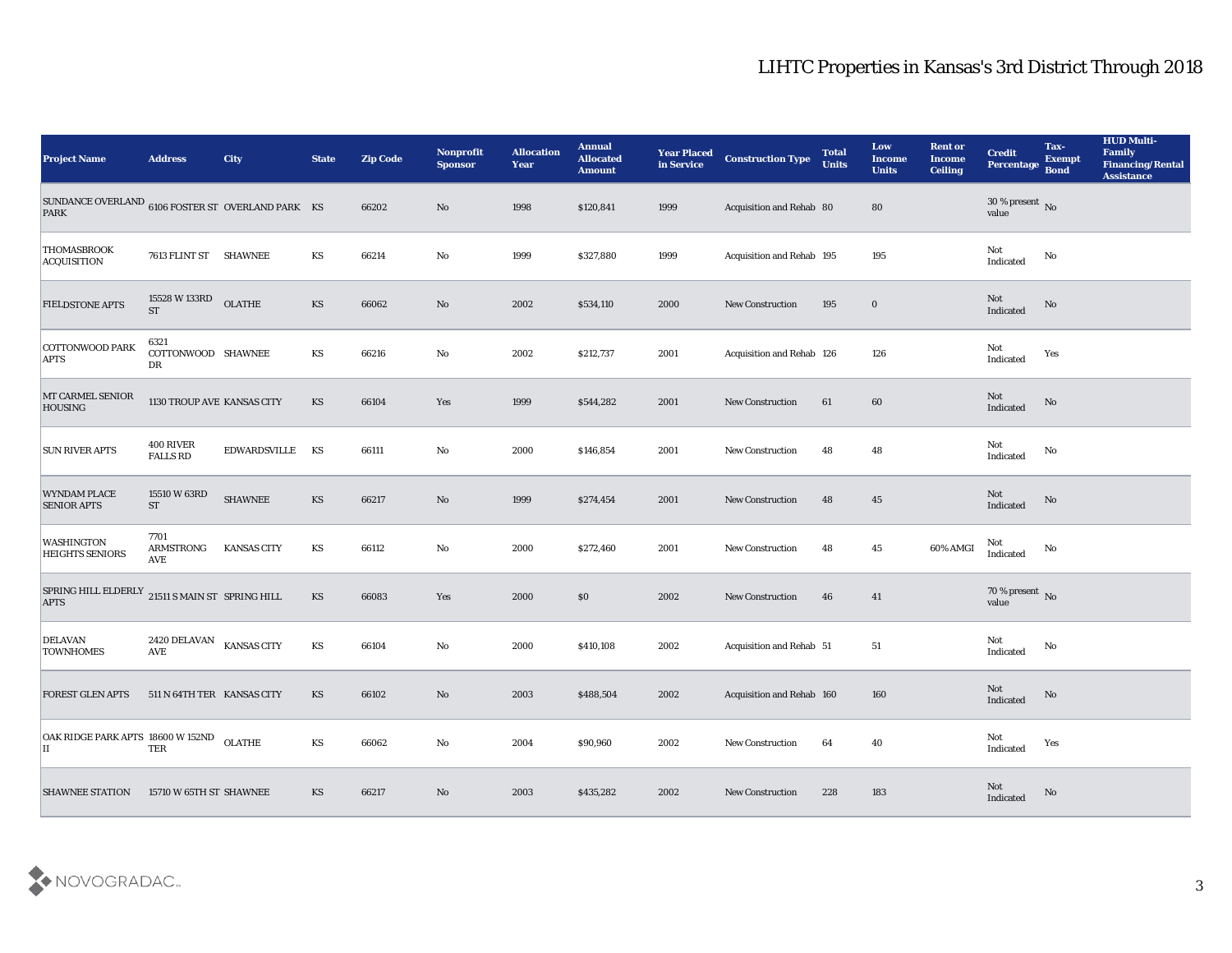| <b>Project Name</b>                              | <b>Address</b>                               | <b>City</b>        | <b>State</b>           | <b>Zip Code</b> | Nonprofit<br><b>Sponsor</b> | <b>Allocation</b><br><b>Year</b> | <b>Annual</b><br><b>Allocated</b><br><b>Amount</b> | <b>Year Placed</b><br>in Service | <b>Construction Type</b>        | <b>Total</b><br><b>Units</b> | Low<br><b>Income</b><br><b>Units</b> | <b>Rent or</b><br><b>Income</b><br><b>Ceiling</b> | <b>Credit</b><br><b>Percentage</b>          | Tax-<br><b>Exempt</b><br><b>Bond</b> | <b>HUD Multi-</b><br>Family<br><b>Financing/Rental</b><br><b>Assistance</b> |
|--------------------------------------------------|----------------------------------------------|--------------------|------------------------|-----------------|-----------------------------|----------------------------------|----------------------------------------------------|----------------------------------|---------------------------------|------------------------------|--------------------------------------|---------------------------------------------------|---------------------------------------------|--------------------------------------|-----------------------------------------------------------------------------|
| SPRING HILL VILLAS                               | 21511 S MAIN ST SPRING HILL                  |                    | KS                     | 66083           | No                          | 2000                             | \$320,359                                          | 2002                             | New Construction                | 44                           | $\bf{0}$                             |                                                   | Not<br>Indicated                            | No                                   |                                                                             |
| <b>TURTLE HILL</b><br><b>TOWNHOMES</b>           | 601<br>WASHINGTON KANSAS CITY<br><b>BLVD</b> |                    | KS                     | 66101           | Yes                         | 2001                             | \$429,152                                          | 2002                             | <b>New Construction</b>         | 58                           | 40                                   |                                                   | Not<br>Indicated                            | No                                   |                                                                             |
| <b>CEDAR RUN APTS</b>                            | 1417 N 14TH ST LOUISBURG                     |                    | KS                     |                 | No                          | 2001                             | \$32,613                                           | 2003                             | <b>New Construction</b>         | 20                           | 20                                   |                                                   | Not<br>Indicated                            | No                                   |                                                                             |
| <b>CHELSEA PLAZA</b><br><b>HOMES</b>             | $566\ {\rm FREEMAN}$<br>CT                   | <b>KANSAS CITY</b> | KS                     | 66101           | No                          | 2001                             | \$558,374                                          | 2003                             | Acquisition and Rehab 121       |                              | 121                                  |                                                   | Not<br>Indicated                            | No                                   |                                                                             |
| <b>BLUFFS OF OLATHE</b>                          | 15532 W 133RD<br><b>ST</b>                   | OLATHE             | KS                     | 66062           | No                          | 1998                             | $\$0$                                              | 2003                             | <b>New Construction</b>         | 216                          | 195                                  |                                                   | <b>Both 30%</b><br>and 70%<br>present value | Yes                                  |                                                                             |
| NORTH CENTER APTS 415 N CTR ST                   |                                              | <b>GARDNER</b>     | KS                     | 66030           | No                          | 2001                             | \$30,645                                           | 2003                             | <b>Acquisition and Rehab 16</b> |                              | 16                                   |                                                   | Not<br>Indicated                            | No                                   |                                                                             |
| <b>MEADOWS APTS</b>                              | 7620 HALSEY ST LENEXA                        |                    | KS                     | 66216           | $\mathbf{No}$               | 2004                             | \$266,652                                          | 2003                             | Acquisition and Rehab 434       |                              | 174                                  |                                                   | Not<br>Indicated                            | Yes                                  |                                                                             |
| <b>OVERBROOKE HILLS</b><br><b>APTS</b>           | 5153 FARLEY LN MERRIAM                       |                    | <b>KS</b>              | 66203           | No                          | 2003                             | \$240,701                                          | 2003                             | Acquisition and Rehab 70        |                              | 70                                   |                                                   | <b>Not</b><br>Indicated                     | No                                   |                                                                             |
| <b>STONEHEDGE</b><br><b>TOWNHOMES</b>            | 1707<br>MEADOWLARK KANSAS CITY<br>CT         |                    | KS                     | 66102           | No                          | 2002                             | \$649,451                                          | 2004                             | <b>New Construction</b>         | 138                          | 103                                  |                                                   | Not<br>Indicated                            | No                                   |                                                                             |
| PRAIRIE LAKES APTS                               | 6701 LACKMAN SHAWNEE<br>RD                   |                    | KS                     | 66217           | No                          | 2004                             | \$778,882                                          | 2004                             | <b>New Construction</b>         | 270                          | $\bf{0}$                             |                                                   | Not<br>Indicated                            | No                                   |                                                                             |
| <b>VALLEY SPRINGS</b><br><b>SENIOR HOUSING I</b> | 31605 W 83RD<br>CIR                          | DE SOTO            | KS                     | 66018           | No                          | 2002                             | \$413,766                                          | 2004                             | <b>New Construction</b>         | 52                           | 50                                   |                                                   | Not<br>Indicated                            | No                                   |                                                                             |
| THE RESERVE AT<br><b>CHIMNEY HILLS</b>           | $9105$ RENNER<br><b>BLVD</b>                 | <b>LENEXA</b>      | $\mathbf{K}\mathbf{S}$ | 66219           | $\mathbf{N}\mathbf{o}$      | 2000                             | \$0                                                | 2005                             | New Construction                | 256                          | 256                                  |                                                   | $30\,\%$ present $\,$ Yes value             |                                      |                                                                             |
| HISTORIC CITY HALL<br><b>LOFTS</b>               | 805 N SIXTH ST KANSAS CITY                   |                    | KS                     | 66101           | Yes                         | 2004                             | \$321,333                                          | 2005                             | Acquisition and Rehab 42        |                              | 28                                   |                                                   | Not<br>Indicated                            | $\mathbf {No}$                       |                                                                             |

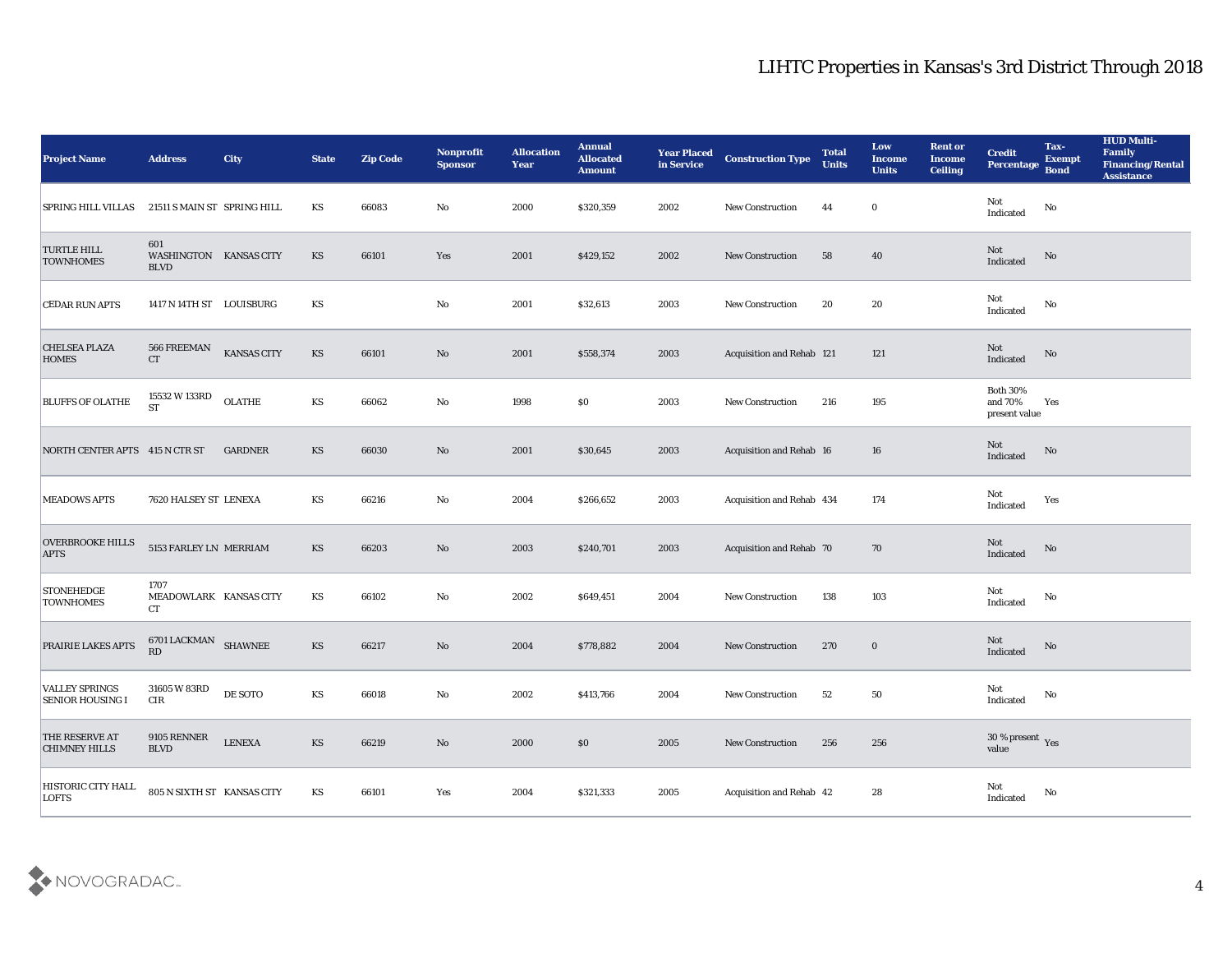| <b>Project Name</b>                                            | <b>Address</b>                            | <b>City</b>              | <b>State</b>           | <b>Zip Code</b> | <b>Nonprofit</b><br><b>Sponsor</b> | <b>Allocation</b><br>Year | <b>Annual</b><br><b>Allocated</b><br><b>Amount</b> | <b>Year Placed</b><br>in Service | <b>Construction Type</b>  | <b>Total</b><br><b>Units</b> | Low<br><b>Income</b><br><b>Units</b> | <b>Rent or</b><br><b>Income</b><br><b>Ceiling</b> | <b>Credit</b><br><b>Percentage</b>             | Tax-<br><b>Exempt</b><br><b>Bond</b> | <b>HUD Multi-</b><br>Family<br><b>Financing/Rental</b><br><b>Assistance</b> |
|----------------------------------------------------------------|-------------------------------------------|--------------------------|------------------------|-----------------|------------------------------------|---------------------------|----------------------------------------------------|----------------------------------|---------------------------|------------------------------|--------------------------------------|---------------------------------------------------|------------------------------------------------|--------------------------------------|-----------------------------------------------------------------------------|
| <b>OVERLAND PARK</b><br><b>ESTATES</b>                         | 9948 W 83RD<br>TER                        | <b>OVERLAND PARK KS</b>  |                        | 66212           | No                                 | 2005                      | \$215,604                                          | 2005                             | Acquisition and Rehab 60  |                              | 60                                   |                                                   | Not<br>Indicated                               | No                                   |                                                                             |
| <b>WESTGATE APTS</b><br>(KANSAS CITY)                          | 7501<br><b>ARMSTRONG</b><br>AVE           | <b>KANSAS CITY</b>       | KS                     | 66112           | No                                 | 2003                      | \$201,177                                          | 2005                             | <b>New Construction</b>   | 48                           | $\bf{0}$                             |                                                   | Not<br>$\operatorname{Indicated}$              | No                                   |                                                                             |
| <b>BONNER HIGHLANDS</b><br><b>APTS II</b>                      | 13132 KANSAS<br><b>AVE</b>                | <b>BONNER SPRINGS KS</b> |                        | 66012           | $\rm\thinspace No$                 | 2005                      | \$234,609                                          | 2006                             | <b>New Construction</b>   | 36                           | 36                                   | 50% AMGI                                          | Not<br>Indicated                               | No                                   |                                                                             |
| <b>ROSEWOOD PLACE</b>                                          | 8500 PFLUMM<br>RD                         | <b>LENEXA</b>            | KS                     | 66215           | No                                 | 2006                      | \$554,120                                          | 2006                             | New Construction          | 144                          | 144                                  |                                                   | Not<br>Indicated                               | No                                   |                                                                             |
| <b>VILLAS AT</b><br><b>RIDGEPOINTE I</b>                       | <b>6625 STATE AVE KANSAS CITY</b>         |                          | KS                     | 66102           | $\mathbf{N}\mathbf{o}$             | 2004                      | \$453,567                                          | 2006                             | <b>New Construction</b>   | 40                           | 40                                   |                                                   | Not<br>Indicated                               | No                                   |                                                                             |
| <b>DELAWARE</b><br><b>HIGHLANDS</b>                            | 12600<br>DELAWARE<br><b>PKWY</b>          | <b>KANSAS CITY</b>       | KS                     | 66109           | $\mathbf{No}$                      | 2007                      | \$301,935                                          | 2006                             | <b>New Construction</b>   | 121                          | $\bf{0}$                             |                                                   | Not<br>Indicated                               | Yes                                  |                                                                             |
| <b>OLATHE GOOD</b><br><b>SAMARITAN TOWERS</b><br>& COLLEGE WAY | 1425 E COLLEGE OLATHE<br><b>WAY</b>       |                          | $\mathbf{K}\mathbf{S}$ | 66062           | $\mathbf{N}\mathbf{o}$             | 2008                      | \$446,548                                          | 2006                             | Acquisition and Rehab 172 |                              | $\bf{0}$                             |                                                   | Not<br>Indicated                               | Yes                                  |                                                                             |
| PARKWAY POINTE<br><b>SENIOR RESIDENCES</b>                     | 7601 PARALLEL<br><b>PKWY</b>              | <b>KANSAS CITY</b>       | KS                     | 66112           | No                                 | 2006                      | \$450,354                                          | 2006                             | <b>New Construction</b>   | 48                           | $\bf{0}$                             |                                                   | Not<br>Indicated                               | No                                   |                                                                             |
| <b>BETHEL ESTATES OF</b><br><b>GARDNER II</b>                  | $317$ W MADISON $\,$ GARDNER<br><b>ST</b> |                          | KS                     | 66030           | No                                 | 2006                      | \$464,880                                          | 2007                             | New Construction          | 48                           | 47                                   |                                                   | Not<br>Indicated                               | No                                   |                                                                             |
| <b>FAIRFAX BLUFFS</b>                                          | 3176W<br><b>PARKWOOD</b><br><b>BLVD</b>   | <b>KANSAS CITY</b>       | KS                     | 66104           | $\mathbf{No}$                      | 2010                      | \$1,284,071                                        | 2008                             | Acquisition and Rehab 174 |                              | $\bf{0}$                             |                                                   | Not<br>Indicated                               | Yes                                  |                                                                             |
| <b>GARDENS AT</b><br><b>CREEKSIDE</b>                          | 16110 W 133RD<br>${\cal S}{\cal T}$       | <b>OLATHE</b>            | KS                     | 66062           | No                                 | 2009                      | \$266,672                                          | 2008                             | <b>New Construction</b>   | 87                           | $\bf{0}$                             |                                                   | Not<br>Indicated                               | No                                   |                                                                             |
| MISSION WOODS APTS 6800 W 64TH ST OVERLAND PARK KS             |                                           |                          |                        | 66202           | $\mathbf{N}\mathbf{o}$             | 2008                      | \$195,915                                          | 2008                             | Acquisition and Rehab 36  |                              | 36                                   | 60% AMGI                                          | <b>Both 30%</b><br>and $70\%$<br>present value | No                                   |                                                                             |
| <b>WEA CREEK APTS/</b><br>LOUISBURG                            | 888 AUTUMN<br>PL                          | LOUISBURG                | KS                     | 66053           | $\rm\thinspace No$                 | 2007                      | \$423,184                                          | 2008                             | New Construction          | 49                           | $\bf{0}$                             |                                                   | Not<br>Indicated                               | No                                   |                                                                             |

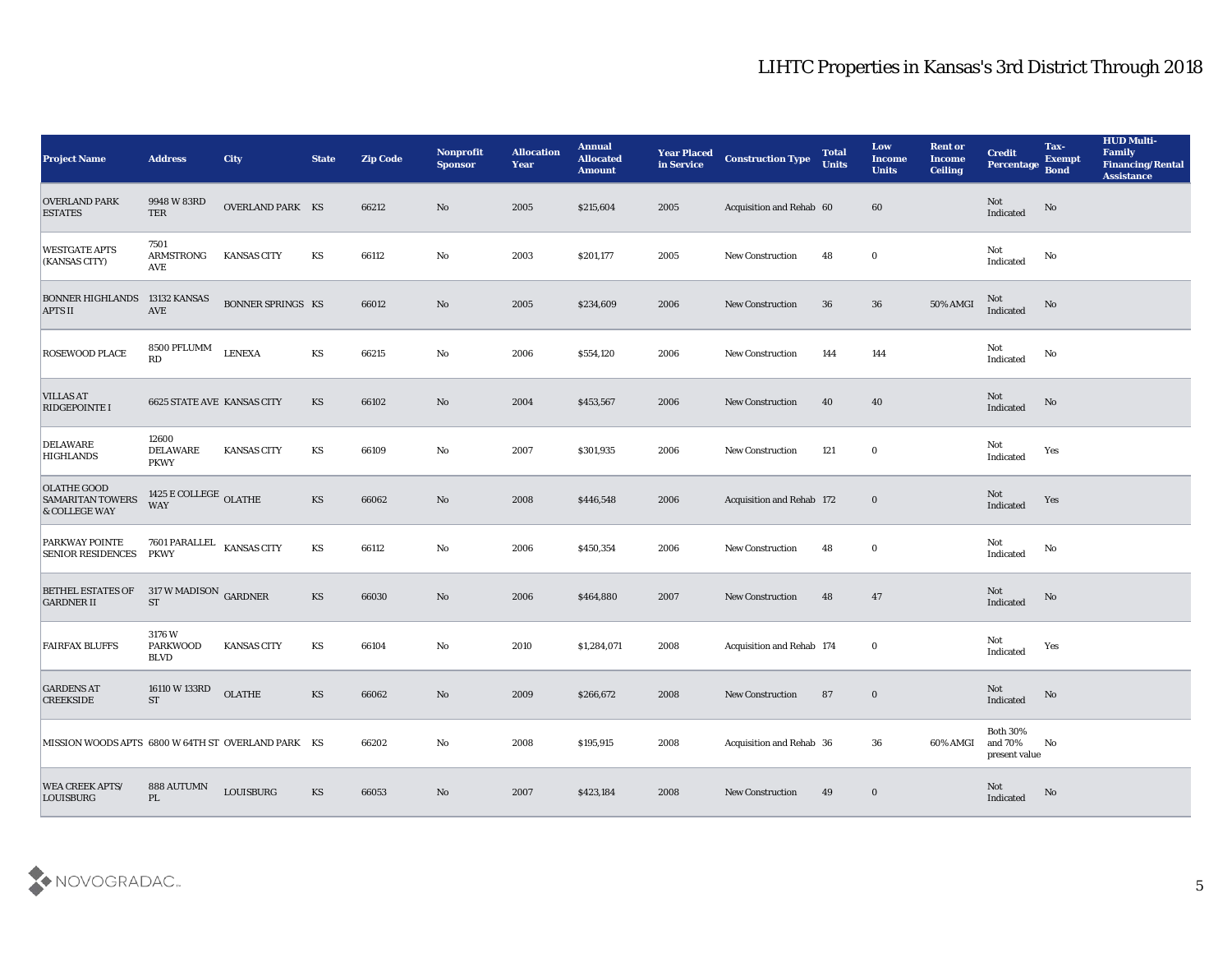| <b>Project Name</b>                                  | <b>Address</b>                                  | City                     | <b>State</b> | <b>Zip Code</b> | <b>Nonprofit</b><br><b>Sponsor</b> | <b>Allocation</b><br><b>Year</b> | <b>Annual</b><br><b>Allocated</b><br><b>Amount</b> | <b>Year Placed</b><br>in Service | <b>Construction Type</b> | <b>Total</b><br><b>Units</b> | Low<br><b>Income</b><br><b>Units</b> | <b>Rent or</b><br><b>Income</b><br><b>Ceiling</b> | <b>Credit</b><br><b>Percentage</b>          | Tax-<br><b>Exempt</b><br><b>Bond</b> | <b>HUD Multi-</b><br>Family<br><b>Financing/Rental</b><br><b>Assistance</b> |
|------------------------------------------------------|-------------------------------------------------|--------------------------|--------------|-----------------|------------------------------------|----------------------------------|----------------------------------------------------|----------------------------------|--------------------------|------------------------------|--------------------------------------|---------------------------------------------------|---------------------------------------------|--------------------------------------|-----------------------------------------------------------------------------|
| NE JR HIGH PLACE                                     | 400 TROUP AVE KANSAS CITY                       |                          | KS           | 66101           | No                                 | 2008                             | \$229,134                                          | 2009                             | Acquisition and Rehab 40 |                              | $\bf{0}$                             |                                                   | Not<br>Indicated                            | No                                   |                                                                             |
| <b>HOUSE TO HOME IN</b><br><b>BETHANY</b>            | <b>1042 TENNY</b><br>AVE                        | KANSAS CITY              | KS           | 66102           | No                                 | 2009                             | $\$0$                                              | 2010                             | <b>New Construction</b>  | 15                           | 15                                   |                                                   | Not<br>Indicated                            | No                                   |                                                                             |
| <b>VILLAS AT</b><br>RIDGEPOINTE II                   | <b>6601 STATE AVE KANSAS CITY</b>               |                          | KS           | 66102           | $\mathbf{No}$                      | 2009                             | \$258,510                                          | 2010                             | <b>New Construction</b>  | 15                           | 15                                   | 60% AMGI                                          | 70 % present $\,$ No $\,$<br>value          |                                      |                                                                             |
| <b>HISTORIC LOWELL</b><br><b>LOFTS</b>               | 1040 ORVILLE<br>AVE                             | <b>KANSAS CITY</b>       | KS           | 66102           | $\mathbf{N}\mathbf{o}$             | 2009                             | $\$0$                                              | 2010                             | Acquisition and Rehab 26 |                              | 26                                   |                                                   | TCEP only No                                |                                      |                                                                             |
| PEMBERTON SENIOR<br><b>LIVING</b>                    | 8301 WALKER<br><b>AVE</b>                       | KANSAS CITY              | KS           | 66112           | No                                 | 2010                             | \$797,921                                          | 2011                             | <b>New Construction</b>  | 80                           | 70                                   |                                                   | $70\,\%$ present $\,$ No value              |                                      |                                                                             |
| <b>BETHEL ESTATES OF</b><br><b>GARDNER III</b>       | 321 W MADISON GARDNER<br>${\rm ST}$             |                          | KS           | 66030           | No                                 | 2011                             | \$727,200                                          | 2012                             | New Construction         | 48                           | $\bf{0}$                             |                                                   | Not<br>Indicated                            | No                                   |                                                                             |
| <b>MAPLE RIDGE</b><br><b>SENIORS</b>                 | <b>515 E MORSE</b><br><b>AVE</b>                | <b>BONNER SPRINGS KS</b> |              | 66012           | $\mathbf{No}$                      | 2013                             | \$359,298                                          | 2013                             | <b>New Construction</b>  | 32                           | $\bf{0}$                             |                                                   | Not<br>Indicated                            | No                                   |                                                                             |
| <b>VALLEY SPRINGS</b><br>SENIOR HOUSING II           | 31605 W 83RD<br><b>CIR</b>                      | DE SOTO                  | KS           | 66018           |                                    | Insufficient<br>Data             | $\$0$                                              | 2014                             | Not Indicated            | $\bf{0}$                     | $\boldsymbol{0}$                     | 60% AMGI                                          | 70 % present $\,$ No $\,$<br>value          |                                      | No                                                                          |
| <b>WILLOW BROOKE</b><br><b>ESTATES OF GARDNER ST</b> | 335 W MADISON $_{\rm GARDNER}$                  |                          | KS           | 66030           |                                    | 2014                             | \$0\$                                              | 2014                             | Not Indicated            | 32                           | 23                                   | 60% AMGI                                          | 70 % present $_{\rm Yes}$<br>value          |                                      | $\mathbf{N}\mathbf{o}$                                                      |
| <b>HOUSE TO HOME</b><br>RIVERVIEW/ESCALAD<br>E       | <b>SCATTERED</b><br><b>SITE</b>                 | KANSAS CITY              | KS           | 66102           |                                    | 2014                             | \$0\$                                              | 2015                             | Not Indicated            | $\bf{0}$                     | $\boldsymbol{0}$                     | 60% AMGI                                          | 70 % present<br>value                       |                                      |                                                                             |
| NOTTINGHAM<br>VILLAGE                                | 29701 W 188TH<br><b>ST</b>                      | <b>GARDNER</b>           | KS           | 66030           |                                    | 2015                             | \$560,805                                          | 2016                             | <b>New Construction</b>  | 72                           | 54                                   | 60% AMGI                                          | 70 % present $\gamma_{\rm es}$<br>value     |                                      | No                                                                          |
| <b>TONGANOXIE</b><br><b>SUNDANCE II</b>              | $2095$ E. WILLOW $_{\rm TONGANOXIE}$ BEND DRIVE |                          | KS           | 66202           |                                    | 2016                             | \$225,611                                          | 2016                             | <b>New Construction</b>  | 16                           | 16                                   | 60% AMGI                                          | $70\,\%$ present $\,$ Yes value             |                                      | No                                                                          |
| <b>BRITTANY COURT</b>                                | 151 BRITTANY<br>COURT                           | ${\tt GARDNER}$          | KS           | 66030           | $\mathbf {No}$                     | 2017                             | \$260,001                                          | 2017                             | Not Indicated            | 45                           | 45                                   | 60% AMGI                                          | <b>Both 30%</b><br>and 70%<br>present value |                                      | $\mathbf {No}$                                                              |

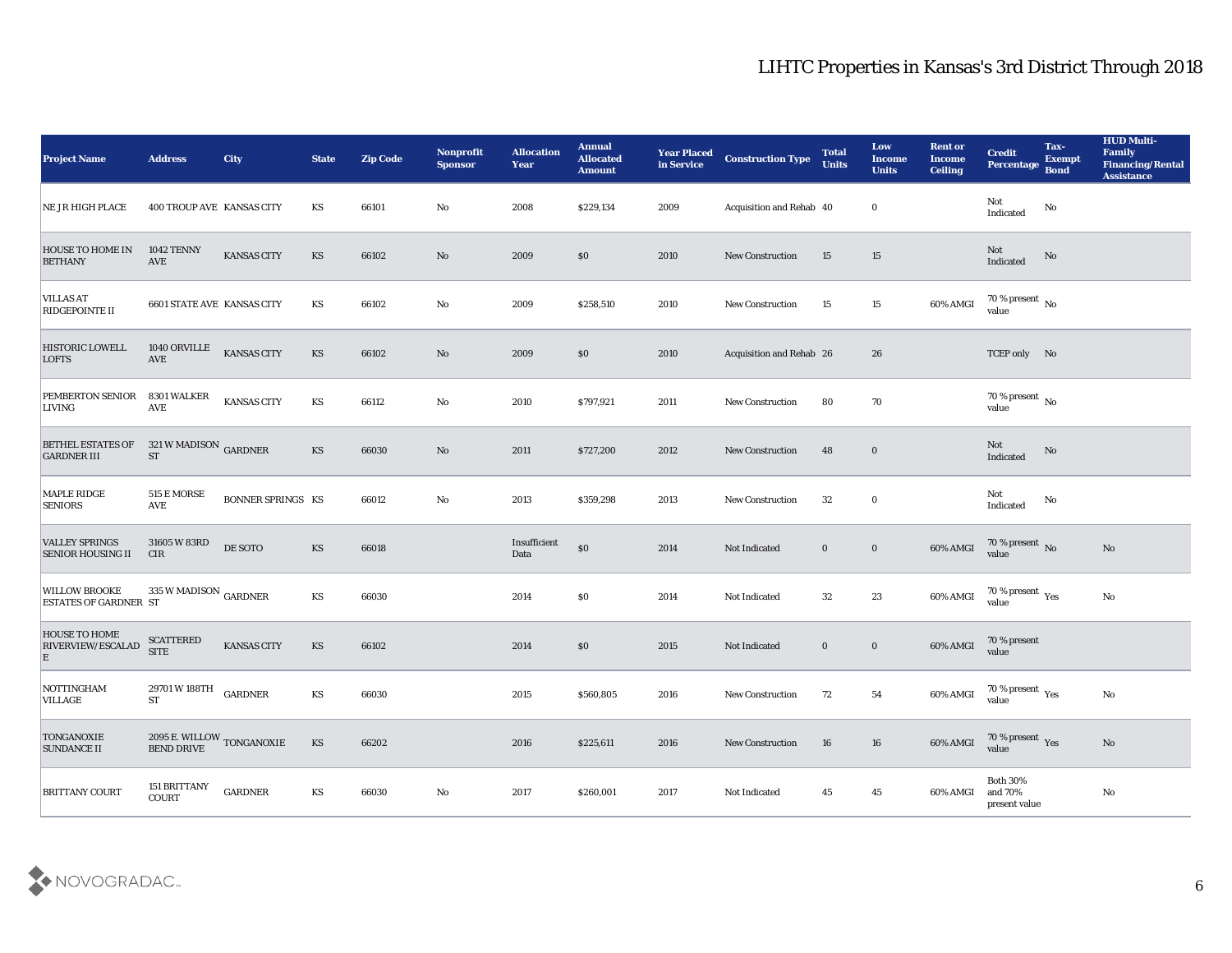| <b>Project Name</b>                         | <b>Address</b>                                | <b>City</b>                     | <b>State</b> | <b>Zip Code</b> | <b>Nonprofit</b><br><b>Sponsor</b> | <b>Allocation</b><br><b>Year</b>            | <b>Annual</b><br><b>Allocated</b><br><b>Amount</b> | <b>Year Placed<br/>in Service</b> | <b>Construction Type</b> | <b>Total</b><br><b>Units</b> | Low<br><b>Income</b><br><b>Units</b> | <b>Rent or</b><br><b>Income</b><br><b>Ceiling</b> | <b>Credit</b><br>Percentage Bond | Tax-<br><b>Exempt</b> | <b>HUD Multi-</b><br>Family<br><b>Financing/Rental</b><br><b>Assistance</b> |
|---------------------------------------------|-----------------------------------------------|---------------------------------|--------------|-----------------|------------------------------------|---------------------------------------------|----------------------------------------------------|-----------------------------------|--------------------------|------------------------------|--------------------------------------|---------------------------------------------------|----------------------------------|-----------------------|-----------------------------------------------------------------------------|
| <b>BUCHANAN'S</b><br><b>CROSSING</b>        | 706 NORTH<br><b>65TH STREET</b>               | KANSAS CITY                     | KS           | 66102           | $\mathbf{N}\mathbf{o}$             | 2015                                        | \$380,867                                          | 2017                              | New Construction         | 24                           | 24                                   | 60% AMGI                                          | 70 % present<br>value            |                       | $\mathbf{N}\mathbf{o}$                                                      |
| <b>BONNER HIGHLANDS</b>                     | 13140 KANSAS<br><b>AVE</b>                    | <b>BONNER SPRINGS KS</b>        |              | 66012           |                                    | Insufficient<br>Data                        | $\$0$                                              | Insufficient<br>Data              | Not Indicated            | 26                           | $\bf{0}$                             |                                                   | Not<br>Indicated                 |                       |                                                                             |
| <b>CITY VIEW AT ST</b><br><b>MARGARET'S</b> | <b>759 VERMONT</b><br>$\operatorname{AVE}$    | KANSAS CITY                     | KS           | 66101           |                                    | Insufficient<br>Data                        | $\$0$                                              | Insufficient<br>Data              | Not Indicated            | 55                           | $\bf{0}$                             |                                                   | Not<br>Indicated                 |                       |                                                                             |
| <b>GATEWAY PLAZA</b><br><b>HOMES WEST</b>   | 1465 N FIFTH ST KANSAS CITY                   |                                 | KS           | 66101           |                                    | $\label{lem:optimal} In sufficient$<br>Data | $\$0$                                              | Insufficient<br>Data              | Not Indicated            | 14                           | $\bf{0}$                             |                                                   | Not<br>Indicated                 |                       |                                                                             |
| <b>SUNDANCE OF OP</b>                       |                                               | 6120 FOSTER ST OVERLAND PARK KS |              | 66202           |                                    | Insufficient<br>Data                        | $\$0$                                              | Insufficient<br>Data              | Not Indicated            | 21                           | $\bf{0}$                             |                                                   | Not<br>Indicated                 |                       |                                                                             |
| THE RESERVE AT<br><b>LENEXA</b>             | 9109 RENNER<br>BLVD APT 1100                  | <b>LENEXA</b>                   | KS           | 66219           |                                    | Insufficient<br>Data                        | $\$0$                                              | Insufficient<br>Data              | Not Indicated            | 147                          | $\bf{0}$                             |                                                   | Not<br>Indicated                 |                       |                                                                             |
| JEFFERSON PLACE<br><b>APTS</b>              | $12251$ S STRANG $\,$ OLATHE LINE RD          |                                 | KS           | 66062           | No                                 | 1987                                        | $\$0$                                              | 1987                              | <b>New Construction</b>  | 176                          | 176                                  |                                                   | $70\,\%$ present $\,$ No value   |                       |                                                                             |
| <b>SWITZER VALLEY 4-</b><br><b>PLEX'S</b>   | 4709 SWITZER<br>$\operatorname{ST}$           | <b>MERRIAM</b>                  | KS           | 66203           | $\mathbf {No}$                     | 1987                                        | \$0                                                | 1987                              | <b>New Construction</b>  | 8                            | 8                                    |                                                   | $70\,\%$ present $\,$ No value   |                       |                                                                             |
| 801 N JACKSON ST                            | 801 N JACKSON SPRING HILL<br><b>ST</b>        |                                 | KS           | 66083           | $\mathbf{N}\mathbf{o}$             | 1988                                        | $\$0$                                              | 1988                              | New Construction         | $\overline{4}$               | $\overline{\mathbf{4}}$              |                                                   | $70\,\%$ present $\,$ No value   |                       |                                                                             |
| 809 N JACKSON ST                            | $809$ N JACKSON $\,$ SPRING HILL<br><b>ST</b> |                                 | KS           | 66083           | $\mathbf {No}$                     | 1988                                        | $\$0$                                              | 1988                              | New Construction         | $\overline{4}$               | $\overline{4}$                       |                                                   | $70\,\%$ present $\,$ No value   |                       |                                                                             |
| 9416 W 51ST ST                              | 9416 W 51ST ST MERRIAM                        |                                 | KS           | 66203           | No                                 | 1988                                        | \$0                                                | 1988                              | <b>New Construction</b>  | $\blacksquare$               | $\mathbf{1}$                         |                                                   | $70\,\%$ present $\,$ No value   |                       |                                                                             |
| 9420 W 51ST ST                              | 9420 W 51ST ST MERRIAM                        |                                 | KS           | 66203           | $\mathbf {No}$                     | 1988                                        | $\$0$                                              | 1988                              | New Construction         | $\mathbf{1}$                 | $\mathbf{1}$                         |                                                   | $70\,\%$ present $\,$ No value   |                       |                                                                             |
| <b>BATCLIFFE MANOR</b>                      | 9633 W 51ST ST MERRIAM                        |                                 | KS           | 66203           | $\rm\thinspace No$                 | 1988                                        | $\$0$                                              | 1988                              | <b>New Construction</b>  | $\mathbf{2}$                 | $\boldsymbol{2}$                     |                                                   | $70\,\%$ present $\,$ No value   |                       |                                                                             |

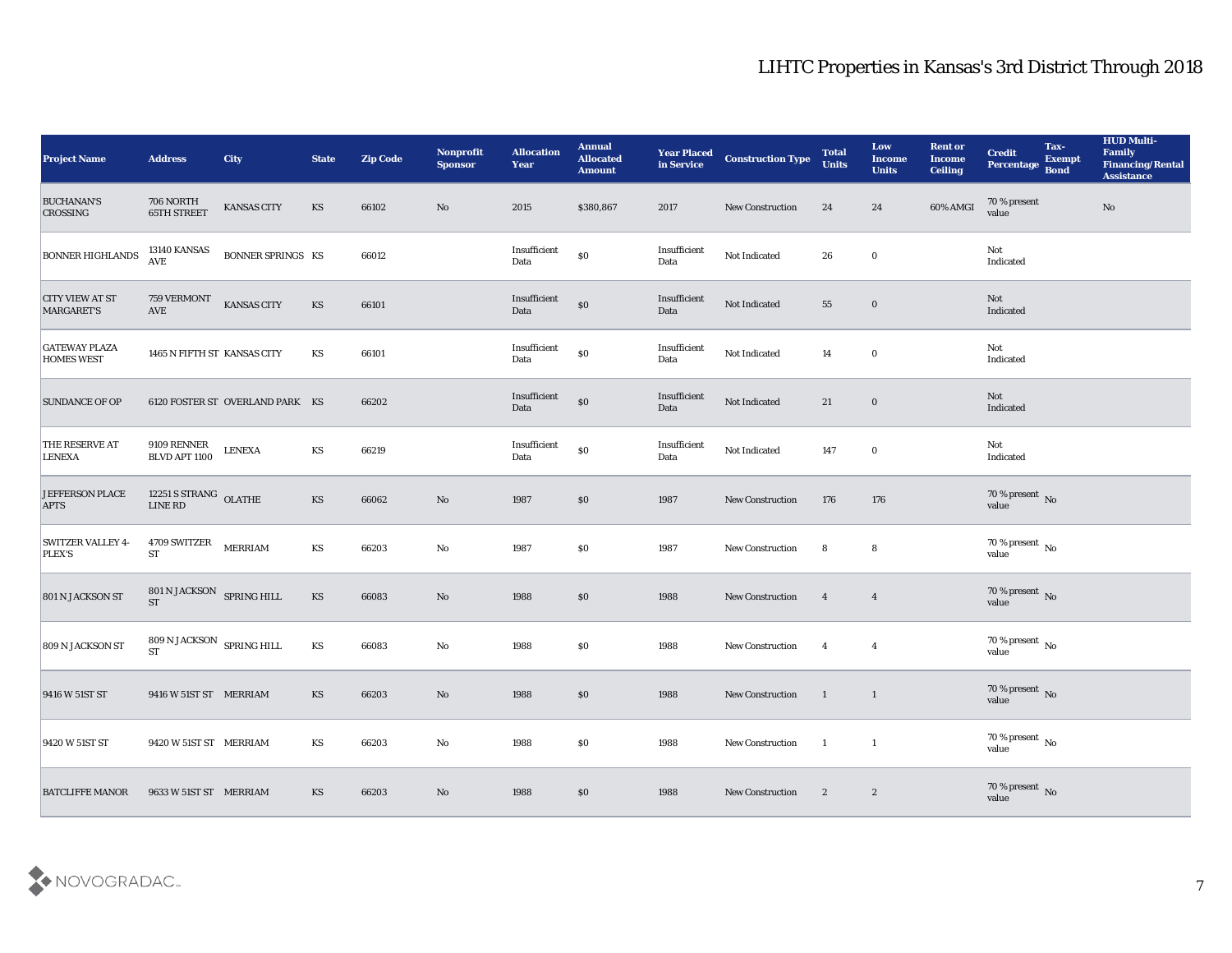| <b>Project Name</b>                         | <b>Address</b>                                   | <b>City</b>                    | <b>State</b>           | <b>Zip Code</b> | Nonprofit<br><b>Sponsor</b> | <b>Allocation</b><br><b>Year</b> | <b>Annual</b><br><b>Allocated</b><br><b>Amount</b> | <b>Year Placed</b><br>in Service | <b>Construction Type</b>  | <b>Total</b><br><b>Units</b> | Low<br><b>Income</b><br><b>Units</b> | <b>Rent or</b><br><b>Income</b><br><b>Ceiling</b> | <b>Credit</b><br>Percentage                | Tax-<br><b>Exempt</b><br><b>Bond</b> | <b>HUD Multi-</b><br>Family<br><b>Financing/Rental</b><br><b>Assistance</b> |
|---------------------------------------------|--------------------------------------------------|--------------------------------|------------------------|-----------------|-----------------------------|----------------------------------|----------------------------------------------------|----------------------------------|---------------------------|------------------------------|--------------------------------------|---------------------------------------------------|--------------------------------------------|--------------------------------------|-----------------------------------------------------------------------------|
| <b>SPRINGHILL APTS</b>                      | 8755 W 121ST<br>TER                              | OVERLAND PARK KS               |                        | 66213           | No                          | 1987                             | $\$0$                                              | 1988                             | <b>New Construction</b>   | 176                          | 176                                  |                                                   | $70\,\%$ present $\,$ No value             |                                      |                                                                             |
| <b>TERRACE APTS</b>                         | 16615 W 139TH<br><b>ST</b>                       | OLATHE                         | $\mathbf{K}\mathbf{S}$ | 66062           | No                          | 1987                             | $\$0$                                              | 1988                             | <b>New Construction</b>   | 84                           | 84                                   |                                                   | $70\,\%$ present $\,$ No value             |                                      |                                                                             |
| VIRGINIA LANE APTS                          | 1105 W<br>VIRGINIA LN                            | <b>OLATHE</b>                  | KS                     | 66061           | $\rm\thinspace No$          | 1988                             | \$0\$                                              | 1988                             | New Construction          | 54                           | 54                                   |                                                   | $70\,\%$ present $\,$ No value             |                                      |                                                                             |
| <b>TIFFANY GARDENS</b>                      |                                                  | 6200 MARTY LN OVERLAND PARK KS |                        | 66202           | No                          | 1988                             | \$0\$                                              | 1989                             | Acquisition and Rehab 156 |                              | 156                                  |                                                   | $70\,\%$ present $\,$ No value             |                                      |                                                                             |
| <b>LEAWOOD PARK</b><br><b>PLAZA APTS</b>    | 2140 W 137TH<br>TER                              | OVERLAND PARK KS               |                        | 66224           | No                          | 1989                             | \$0\$                                              | 1990                             | <b>New Construction</b>   | 254                          | 254                                  |                                                   | $70\,\%$ present $\,$ No value             |                                      |                                                                             |
| <b>SPRING HILL SENIOR</b><br><b>HOUSING</b> | 100 E<br><b>LAWRENCE ST</b>                      | SPRING HILL                    | KS                     | 66083           | No                          | 1989                             | $\$0$                                              | 1990                             | <b>New Construction</b>   | 24                           | 24                                   |                                                   | $30\,\%$ present $\,$ No value             |                                      |                                                                             |
| <b>WHISPERING FALLS</b>                     | DR                                               | 6565 FOXRIDGE OVERLAND PARK KS |                        | 66202           | No                          | 1990                             | $\$0$                                              | 1990                             | Acquisition and Rehab 428 |                              | 428                                  |                                                   | $30\,\%$ present $\,$ Yes value            |                                      |                                                                             |
| COVINGTON POINTE I 1550 E 125TH ST OLATHE   |                                                  |                                | KS                     | 66061           | No                          | 1990                             | \$39,395                                           | 1991                             | <b>New Construction</b>   | 16                           | 16                                   |                                                   | Not<br>Indicated                           | No                                   |                                                                             |
| <b>QUIVIRA APTS</b>                         | 12064 W 77TH<br><b>TER</b>                       | <b>LENEXA</b>                  | KS                     | 66216           | No                          | 1991                             | \$411,278                                          | 1991                             | Acquisition and Rehab 289 |                              | 289                                  |                                                   | Not<br>$\operatorname{Indicated}$          | No                                   |                                                                             |
| <b>SPRING HILL</b><br><b>HOUSING II</b>     | 200 W<br><b>LAWRENCE ST</b>                      | SPRING HILL                    | KS                     | 66083           | No                          | 1991                             | \$51,418                                           | 1992                             | <b>New Construction</b>   | 36                           | 36                                   |                                                   | Not<br>Indicated                           | No                                   |                                                                             |
| <b>GARDNER ESTATES</b>                      | 130 E MADISON $\,$ GARDNER<br>${\cal S}{\cal T}$ |                                | KS                     | 66030           | No                          | 1991                             | \$29,935                                           | 1992                             | <b>New Construction</b>   | 24                           | 24                                   |                                                   | 30 % present $\,$ No $\,$<br>value         |                                      |                                                                             |
| <b>HIGHLAND PARK</b><br><b>TOWNHOUSES</b>   | 1404 N 55TH DR KANSAS CITY                       |                                | KS                     | 66102           | $\mathbf {No}$              | 1990                             | \$0                                                | 1992                             | Acquisition and Rehab 126 |                              | 126                                  |                                                   | Both $30\%$<br>and $70\%$<br>present value | No                                   |                                                                             |
| COVINGTON POINTE II NORTHRIDGE OLATHE       | 1314 N<br><b>PKWY</b>                            |                                | KS                     | 66061           | $\mathbf{No}$               | 1992                             | \$60,325                                           | 1993                             | New Construction          | 32                           | $\bf{0}$                             |                                                   | Not<br>Indicated                           | No                                   |                                                                             |